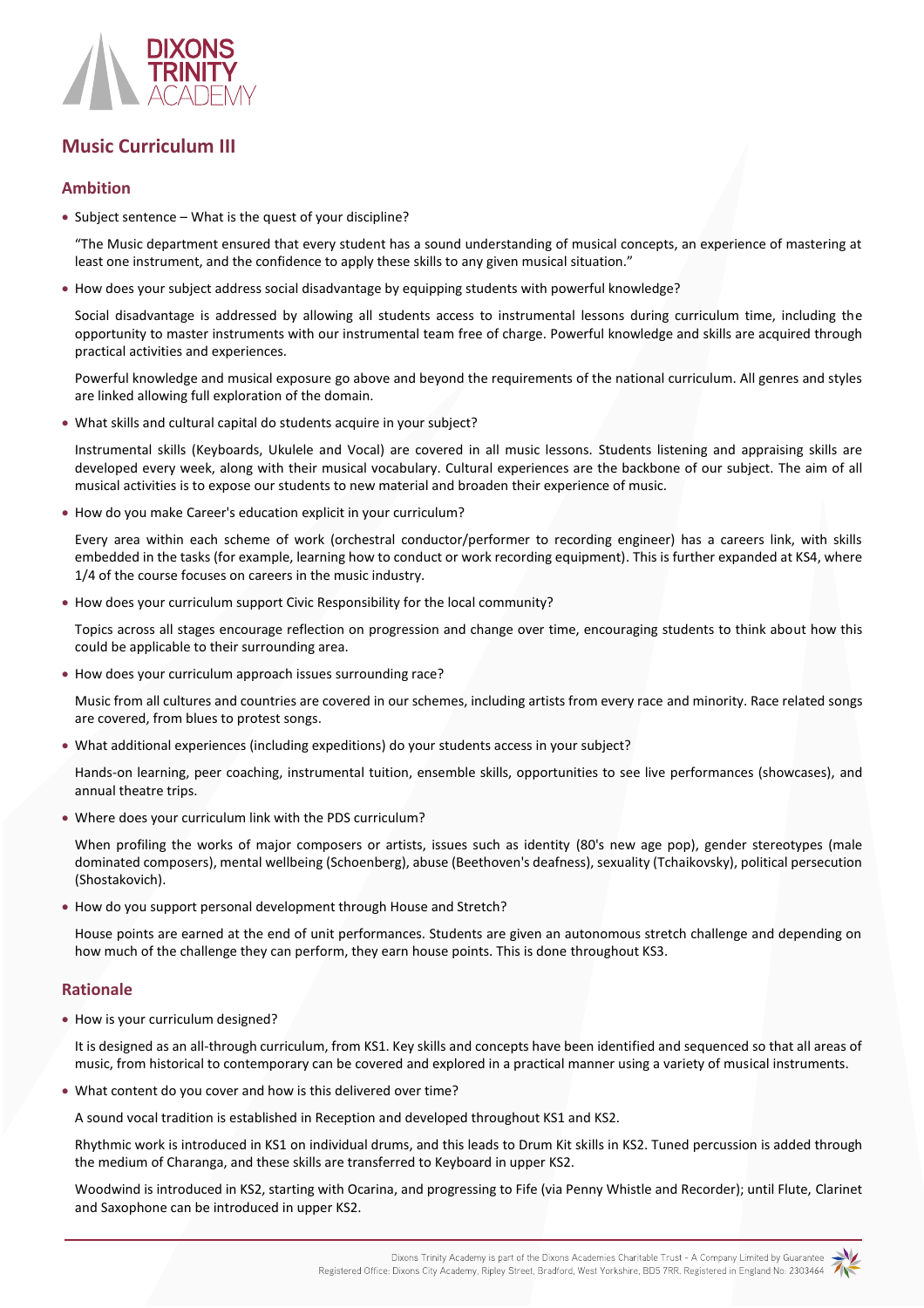These instrumental studies are interleaved with curriculum lessons, covering historical styles, cultural differences and creative concepts (such as performing and appraising), maximizing students' emersion in Music.

KS3 Music lessons are sequenced to allow students to learn about the musical elements through a variety of genres of music. Listening, Performing, Composing and Appraising are covered in each unit. The KS3 units are designed to interleave learning between genres so that prior knowledge and skills can be applied and built on over time.

KS4 is divided into a pre-course skills year (9), and then the 4-unit BTEC course (10 & 11).

In terms of instrumental music, students are taught basic skills, notations and techniques. As they become more proficient, they are moved groups to allow for peer mentoring and coaching.

Which content don't you cover (that others might)? Why?

Composition. The main barrier to access music is musical notation. It is our student's weakest area. With only 1 hour per week, we simply do not have enough contact time to increase this skill. If we had more dedicated technology, we could add more composition into our schemes, but at the moment, this cannot be supported. We are writing a capital expenses bid to create a second classroom dedicated to technology can be added to the department.

How many lessons do students have per week, for each year group?

1 hour in KS3, 2 hours in Year 9 and 10, and 3 hours in Year 11

Which exam board to you use? Why?

BTEC First Award. The units covered means we can achieve a level 2 qualification without replying on composition being a major factor. We can tailor the units we teach to our students' strengths, focusing on Performance and Live Sound.

### **Concepts**

How is your subject curriculum designed and delivered in a way that allows pupils to transfer key knowledge to long-term memory?

By the end of their all-through education, a student at Dixons Trinity Academy will know how to read and interpret traditional and modern notation as all units of work embed the traditional and contemporary notation methods.

All students can apply practical instrumental techniques on the Keyboard, Drum Kit, Woodwind, Ukulele/Guitar and the Voice, as a soloist and as part of an ensemble through weekly practical lessons.

• How do you intelligently sequence your curriculum so that new knowledge and skills build on what has been taught before?

New resources have been produced to link every scheme and unit throughout the music curriculum through themes and styles. All music is linked in some way, and through the new 'connectivity-web', pieces and styles can be linked and referred to so that skills and knowledge can be embedded and reinforced.

How do you use spaced practice / retrieval practice?

All curriculum lessons are practical. Individual practice is used throughout every lesson (practical 'do now' retrieval activities are a starter for all lessons) Retrieval practice is directed through individual questioning and coaching.

How does your subject use homework to support learning?

Historically, we have not been included in the homework rota. Listening and appraisal activities will be available online for students to complete on a rotation during lessons (8 students at a time in the mac room) and these will be included in the end of cycle grade.

How is reading and mathematical fluency prioritised in your subject?

All task resources include written instructions and composer facts. Mathematical fluency is regularly embedded through the exploration of rhythm (in all schemes and pieces)

### **Implementation**

• Subject leadership – What are the roles and responsibilities for staff in your department?

CWa - leads on curriculum design and producing all resources, teaches KS2, 3 and 4, coordinates instrumental team and lessons, deploys instrumental team in DMP, oversees extra-curricular and plans showcases, coordinates external instrumental exams for MAT. In 2021/22 CWa will work closely with TRa to embed KS2 curriculum in other Dixons Primaries and coordinate CPD for primary staff to deliver these schemes.

#### RMo - LM CWa

RRu - delivers KS1 & 2 curriculum and vocal to DMP, DMN and CVP

AHi - delivers percussion and drumming curriculum at DMP

SSt, MLe, GSt, DHo, DHo - deliver instrumental lessons at DTA and DMP

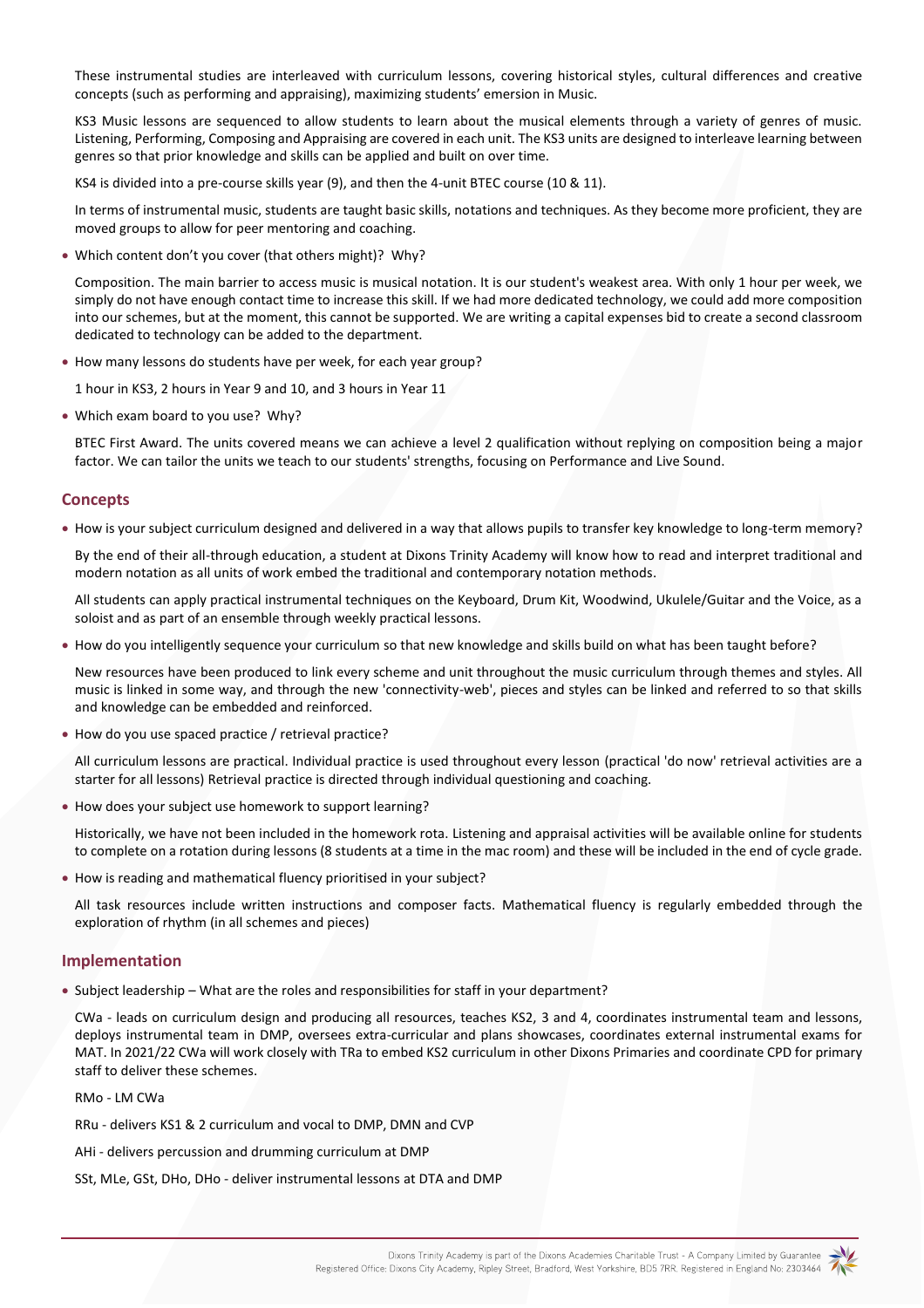• Subject knowledge – What are the staff specialisms? What has been the impact of staff training?

CWa - produces learning resources for music teachers nationally and internationally via online platforms

All instrumental tutors are specialists in their field. The instrumental team have developed their pedagogy and practice during data/planning days to allow for group teaching and a whole class approach.

Equitable delivery – How do you support disadvantaged students and students with SEND?

All disadvantaged and SEND students are offered intervention sessions with the instrumental team. All tasks are colour differentiated in lessons so that all learning stages are catered for.

Planning the progression model – How does a certain topic (e.g. algebra / language analysis) progress across the key stage(s)?

All pieces covered have been transposed into common keys so that common chords and symbols are used. All links can be easily identified this way and progression can be made faster. Pieces are selected for their rhythmic content, and notation type to allow for continuation and progression. Key themes and features are common in all pieces to allow for connectivity to other units of work.

Breadth and depth – How do your LTPs / SoW demonstrate extent of knowledge and skills coverage and depth?

SoW cover every aspect of music, from Baroque to Contemporary, Rock to RnB. Orchestral music is covered in listening exercises, and then students explore themes practically. Popular music is covered by decade and all major styles and artists are studied, including cultural influences.

Assessment – How do teachers assess across the unit / term / cycle / year / key stage?

Assessment is continual teacher assessment at KS3. Each practical task is observed by staff and graded 1-5 (5: mastered, 4: good, 3: satisfactory, 2: some attempt made, 1: not yet able). All progress marks are recorded in the music tracker, which then calculates number of tasks completed, and the standard of completion for the end of cycle assessment. Key skills are revisited in each unit, so that improvements can be made in the year. Accurate monitoring allows for 'live-intervention' to be put in place during a practical lesson. Interventions used are reflected from the skills demonstrated and progress made.

Covid - Based on identified gaps in skills and knowledge, how have you adapted the curriculum due to the pandemic?

During the lockdown period, KS3 students completed listening activities and theoretical tasks. This was assessed in a written and listening assessment on return to school. Since then, the focus for all students has been on the practical application of their theoretical knowledge. All students have been given maximum time for practical learning, allowing staff to monitor, coach and apply interventions. Every lesson uses peer assessment and coaching, along with teacher coaching and assessment. Continual feedback and next steps are given to fill all practical gaps.

BTEC students have covered all aspects of the written exam revision during lockdown (all year groups). They have also completed all research-based activities, creating BTEC evidence and theoretical knowledge (ready for the practical sessions). Y9 BTEC students will access small group composition sessions with SSt to fill in their practical gaps from missing the upper part of KS3. This will further prepare them for the new Tech Award.

Covid - How have you integrated remote learning plans with your school curriculum?

All listening activities and further listening playlists are online and available for students to access, as are all Knowledge Organisers. Practical keyboard activities and tutorial videos are also available online and students can access these to support their autonomous learning. Students can download piano apps (if they have tablets) to continue their practical work at home.

All BTEC Unit 1 resources are available to students o[n www.misswardmusic.com](http://www.misswardmusic.com/)

Powerful knowledge: It is the substantive content, agreed by the subject specialist as being the best knowledge in the discipline that *opens up opportunities for the student. It will not be picked up by students from their everyday life.*

*Cultural Capital: It is the essential knowledge that pupils need to be educated citizens, introducing them to the best that has been thought and said and helping to engender an appreciation of human creativity and achievement.*